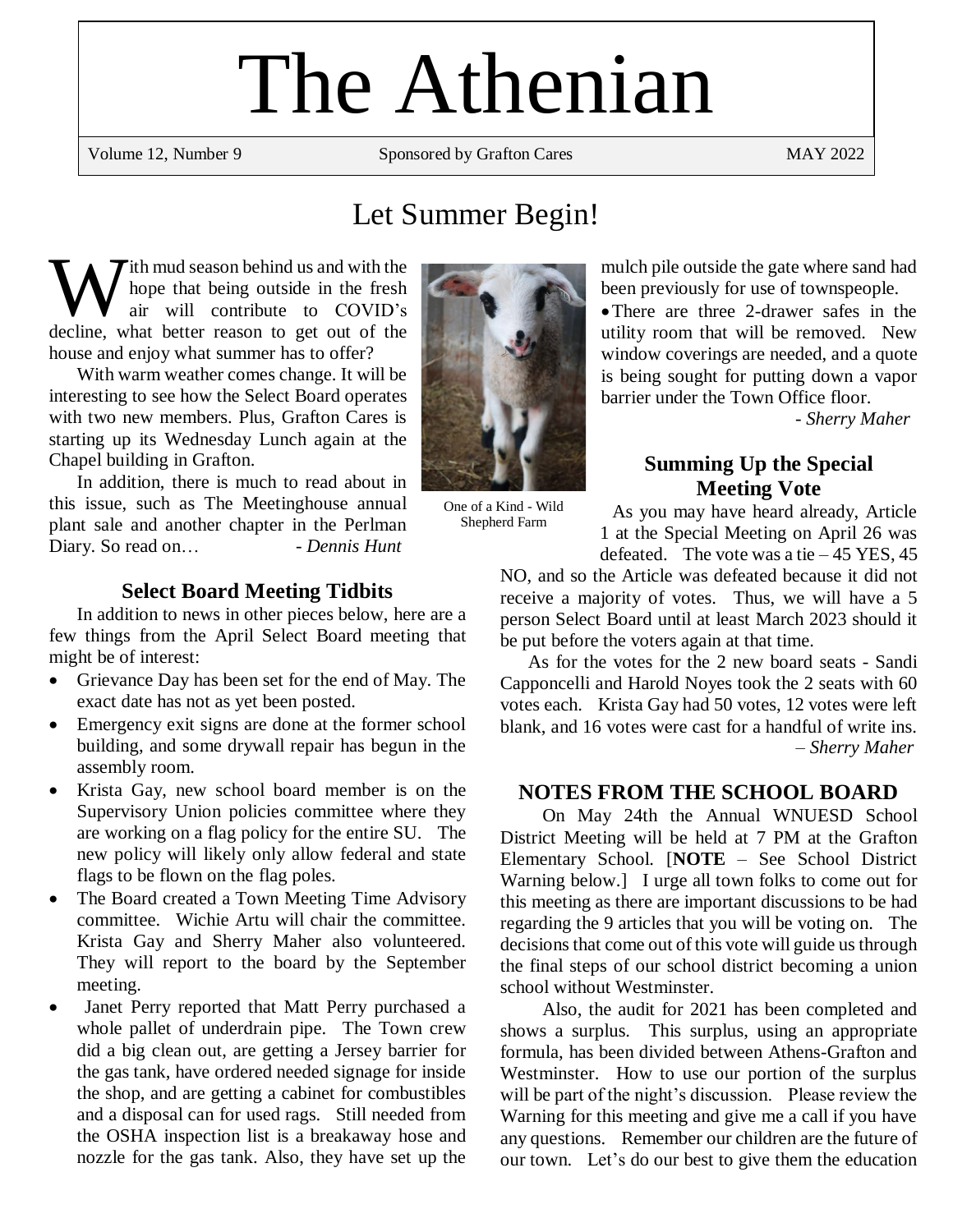that will best prepare them for the future. To do this your school board members need to hear from you.

Save the date, May 19th from 6 to 7 PM for the Grafton Elementary School Spring Concert. Come support the children.

Please contact me if you have any questions or concerns. *- Lynn Morgan*

#### **School District Warning**

The legal voters of the Windham Northeast Union Elementary School District are hereby notified to assemble at the Grafton Elementary School in Grafton, Vermont and meet to act on the following articles approved by the School Board of the WNUESD. The meeting will be held at the Grafton School on Tuesday, May 24th at 7:00PM.

**Article 1:** The election of a Moderator to serve for a one (1) year term, or until the next Annual Meeting of this District.

**Article 2**: To elect a Treasurer to serve for a one (1) year term or until the next Annual Meeting of this District.

**Article 3**: To elect a Clerk to serve a one (1) year term or until the next Annual Meeting of this District.

**Article 4**: Shall the voters of the WNUESD modify the Articles of Agreement to remove all references to the Town of Westminster as of July 1, 2022, in compliance with the State Board of Education's Rule allowing the formation of the Westminster School District and empowering the elected Board of that District to resume full operational authority of the schools and properties

located in that town?

**Article 5:** Shall the voters of the WNUESD approve the disposition of its current fund balance as of July 1, 2021 as identified by the auditor of the District to be \$1,412,876 according to the formula recommended by the WNUESD and Westminster Boards: the formula is a grant of \$1,062,546 to the school district of Westminster and \$350,330 to be retained by the WNUESD for the purposes of tuition reimbursement, future reductions to the tax rate beginning in 2024, and physical improvements to the Grafton Elementary School?

**Article 6**: Shall the Voters of Athens and Grafton, being the voters of the WNUESD after July 1, 2022, modify the Articles of Agreement to add two additional District School Board members, elected by the District as a whole, with the provision that one new member shall reside in the Town of Athens and the other new member shall reside in the Town of Grafton? These members shall serve one term beginning July 1, 2022 until the next Annual meeting.

**Article 7:** Shall the Voters of Athens and Grafton, being the voters of the WNUESD after July 1, 2022, elect one additional member from the Town of Athens and one additional member from the Town of Grafton to serve beginning July 1, 2022 until the Annual meeting of the District, in conformance with Article 6, above?

**Article 8:** Shall the Voters of Athens and Grafton, being the voters of the WNUESD after July 1, 2022, authorize its Board of Directors to sign a long-term lease for the Grafton Elementary School and accompanying lands for no less than 55 years with the Town of Grafton, so as to qualify for federal ESSER renovation grants?

**Article 9:** Shall the Voters of the WNUESD act on or consider other matters to be brought before the voters assembled in this meeting? - *Jack Bryar* 

## **Annual Meetinghouse Plant Sale and More**

Our 1817 Brick Meetinghouse will be the site of the 5th Annual Plant Sale fundraiser on Saturday, May 28th from 10:00 to 12 noon. We look forward to seeing many of our friends and neighbors on the Meetinghouse

> lawn at this annual event come Memorial Day weekend. You'll find a variety of perennials, annuals and vegetable seedlings, as well as delightful garden related raffle prizes. Experienced gardeners from the Athens Area Garden Club will be there to answer questions and offer gardening advice. And hopefully it will be warmer than last year!

> Anyone bringing plant donations please have them labeled and drop them off between 8AM – 9:30AM or contact

one of these committee members for other arrangements  $-$  Ginger – 869-2405, Pam – 869-2557, Sherry – 869-2141.

Unfortunately, the Meetinghouse may not be open for tours as usual, but that's actually good news! The façade project to restore all of the windows, repair all the exterior woodwork, and give the Meetinghouse a fresh coat of paint is FINALLY about to begin. It's been a long and frustrating process, but we are grateful for the support we have received to fund this project. The project is in part being supported by a grant administered by the National Park Service, Department of the Interior.

Members of the Meetinghouse Committee are collaborating with the Brookline Meetinghouse Committee on some fundraising efforts this summer. They are also holding a plant sale on May 28th, so after you visit us, swing down their way to support that beautiful building and your garden. We are also joining forces for an I-91 Welcome Center day on August 19th. We'll be putting out calls for donations, so if you're interested in contributing baked goods, beverages, etc.

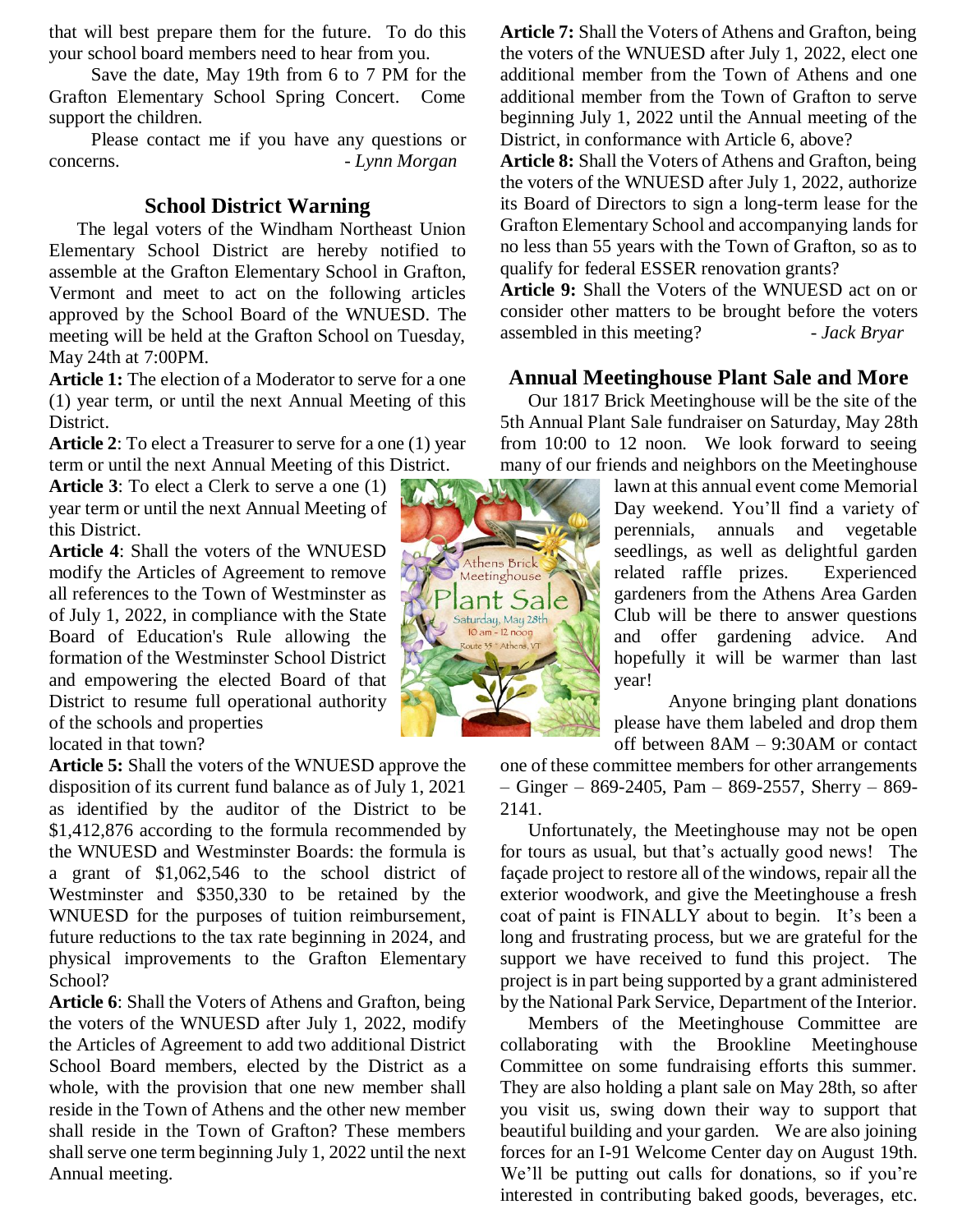for that rest stop fundraiser, please get in touch. Other fun collaborative events are being considered so stay tuned.

- *Sherry Maher*

# **Grafton Cares Update**

It is with great excitement that Grafton Cares will on Wednesday, May 4, at noon, revive the community luncheons which have been suspended for more than two years due to

the plague. As before, it will take place in the Chapel, free to all, although donations are gratefully accepted. And how to begin again? By featuring the same meal that preceded our closing--Lynn Field's delicious Chicken Parmesan!

We are hoping to hear soon from the wonderful cooks--both individuals and organizations--that in years past have volunteered to take on preparing a featured luncheon offering once a month. Grafton Cares will cover the cost of purchasing the food. Our thanks go out to MKT, ever-so generous for immediately promising a cake on the last Wednesday of every month to honor those who have celebrated a birthday during that time.

Yes, COVID is still with us, so we simply ask that people who are feeling symptomatic or who may have recently been exposed to someone who has the virus wait until they test negative before joining us.

Our activities during the past month include Meals on Wheels to 11 customers, \$325 in gas cards for medical appointments, 1 ride to a medical appointment, delivery of 1 welcome bag and 1 sunshine basket, delivery of 3 baby blankets from our knitters, and 1 wheelchair loaned out and 1 returned.

We are hoping to see many of you at a Wednesday lunch. Until then, all the best. **- Bill Toomey** 

# **Over 45? Take the "Age Friendly State" Survey!**

Vermont's demographics are changing, and one in four Vermonters are now over the age of 60. Are Vermont's communities ready and able to meet our changing needs and wants as we all age? What will it take to ensure all Vermonters have the opportunity for financial security, health and wellness, social connection, affordable housing, transportation and more?

The State of Vermont, AARP, the Community of Vermont Elders, and the Vermont Association of Area Agencies on Aging are hoping to address these questions as they work together to create "EnVision Vermont: A 10 Year Action Plan for Aging Well."

Your voice matters for this vision. If you are age 45 or older, we invite you to take this survey and tell us what's important to you as you age, share your experiences, and let us know how well our communities



are supporting older Vermonters right now. The results of this survey will help us see where we're doing well as a state and where we need to improve to be a more agefriendly state.

Thank you in advance for taking the time to complete the survey, All of your responses will be kept entirely confidential. This survey takes about 20 minutes to complete. You may take it online at https://bit.ly/3N2aADp , or, if you prefer, we

can send you a paper version. Simply call the HelpLine at 802-885-2669. - *Thom Simmons*

## **Food News You Can Use**

Below is a list of local sites where food assistance is available at no or little cost to you. Please get the word out to your friends and neighbors about these programs as we go through these uncertain times.

**Grafton Community Church Food Pantry**. The food pantry at the Church is sponsoring free food pickup at the Church during the week. Stables such as pasta, tomato sauce, jam, oatmeal, and sometimes even frozen meat if available. Call Mary Feder at the Church at 843-2346 or email her at graftonchurch@gmail.com and leave your name and phone number to arrange a pickup time and please wear a mask. Delivery can also be arranged.

**Townshend Community Food Shelf**. This long-time food shelf is open and providing food to those who need it. They have limited fruit, vegetables, milk, frozen meats, and fresh bread. They also have canned food, pasta, rice, and shelf stable proteins. They are located in the Townshend Church and are open every Monday from 6pm to 7:30pm. Masks requested but not essential. If you have questions call 365-4348.

**Everyone Eats—Newfane.** This program benefits our communities in several ways. It financially supports area restaurants and their employees, as well area farmers and other food producers. And we get to eat nutritious meals! Meals are prepared by the Newfane Country store and distributed every Thursday from 4:30pm to 5:30pm in front of the Newfane Congregational Church. All meals are free and there is a onetime registration at the site or call Jeryl at 802-348-7173. Deliveries can also be arranged.

**Meals On Wheels**. Senior Solutions in Springfield, VT sponsors a Meals On Wheels program for seniors and those with disabilities. Grafton Cares provides pickup and delivery three times a week, Monday, Wednesday, and Friday. Sign up is straight forward. Call Senior Solutions Senior Helpline at 800-642-5119 for all the particulars and enjoy having meals delivered to your door in Athens and Grafton.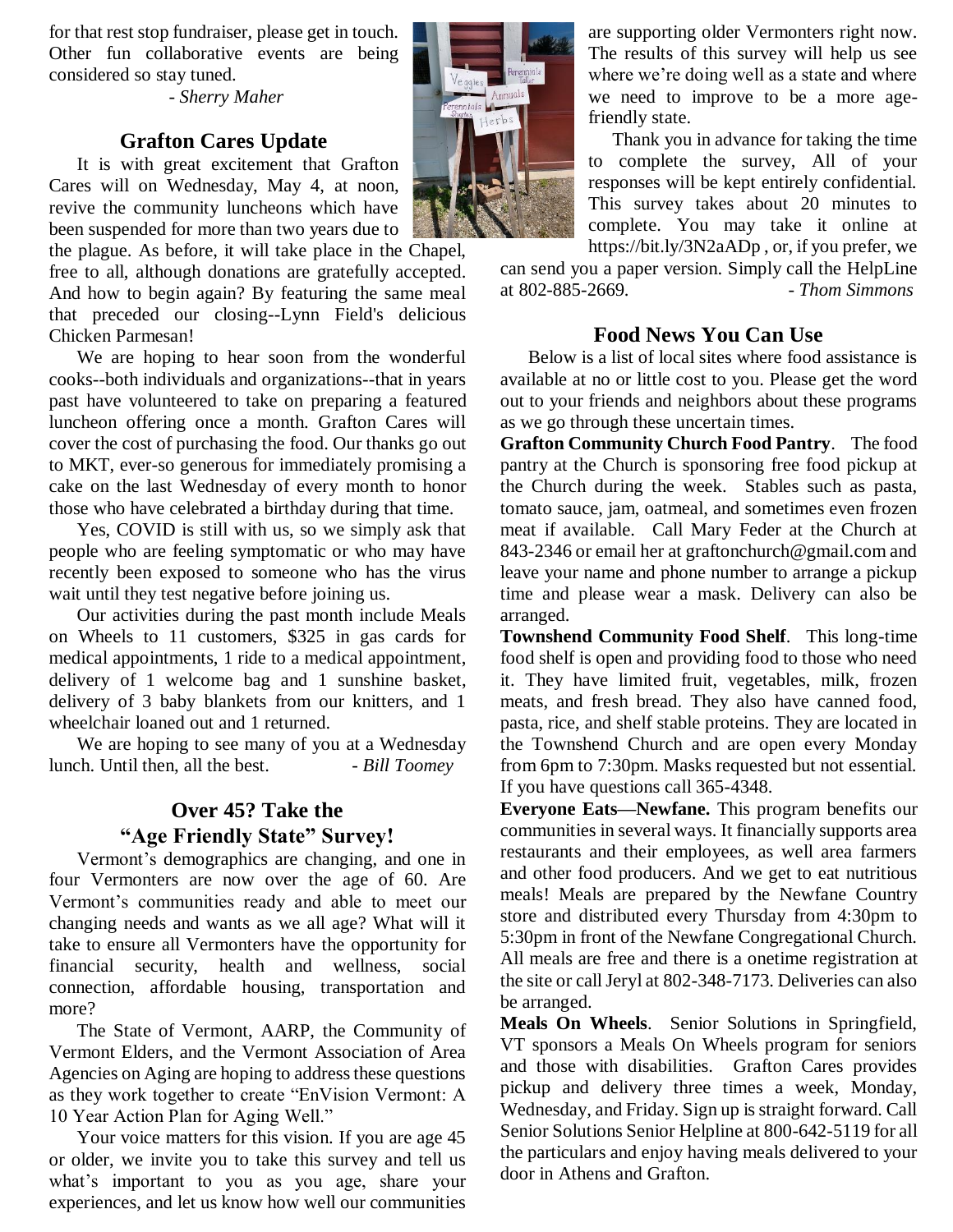**Veggie van Go**. Free food is available for the month of May on Thursday the 26th from noon to 1pm at the Newfane Congregational Church on West Street. The purpose of the program is to help people obtain fresh fruits and vegetables to sustain a healthy lifestyle. All are welcome and no proof of eligibility is required. This program is sponsored by Grace Cottage Family Health & Hospital and the Vermont Food Bank.

**Multiply Your EBT Benefits at a local Farmers Market**. Do you have 3 Squares VT/SNAP benefits? When you use 3 Squares VT/SNAP or P/EBT benefits at a local farmers market, you'll get up to \$10 match in Crop Cash. That means \$10 in EBT buys \$20 of local food! The Brattleboro Area Farmers Market opens Saturday, May 7th. Look for the opening of the Townshend Farmers Market on Friday May 27, the Putney Farmers Market on Sunday May 29, and the Greater Falls Farmers Market on Friday June 17. Look on this directory [nofavt.org/find-organic-local](file:///C:/Users/sherr/Dropbox/Athenian/nofavt.org/find-organic-local-food/farmers-markets)[food/farmers-markets](file:///C:/Users/sherr/Dropbox/Athenian/nofavt.org/find-organic-local-food/farmers-markets) for farmers markets details. Or call the Senior Help Line at Senior Solutions 802-642- 5119 for more food information. – *Dennis Hunt*

#### **Weather Emergency Committee Drill**



Members of the Athens Weather Emergency Committee gathered on Saturday, April 30th for a dry run of our emergency protocols. We talked through scenarios that might arise, requiring the emergency shelter or otherwise assisting neighbors to remain safe during and following a severe weather emergency. Wichie Artu and

Bonnie Hitchcock hitched up the trailer and brought it from the Town Garage to the church where members of the committee sorted through items in the trailer, set up a few cots for practice, and scoped out how the church

basement would be organized should we need to open it as an emergency shelter.

And it's time to update our volunteer list, our first "go to" resource short of opening the shelter. So look for a mailing from the committee sometime soon with our volunteer and medical needs surveys. Any questions, contact one of the committee members who are: Cheree Alsvig, Wichie Artu, Don Capponcelli, Bonnie Hitchcock, Sherry Maher, Lynn Morgan, Tim Stevenson and Tina Taylor. – *Sherry Maher*

# **Library Corner**

# **Smiles and Gratitude**

Big thanks to Pat Mack for pitching in to help out with the library trash and recycling, when our regular helper

was out of town, and also for repairing one of the Lucy Daniels' plaques. MaryAnne Donald donated cheese and crackers for The Page Turner's Book Group, as well as tissues for the library, and we thank her for these thoughtful contributions. We are also very grateful to Russ Campbell for all his work developing a library program to present his African Grey Parrots to an appreciative Zoom audience last month. Many thanks to Bri Grady for keeping us in beautiful blooms for the circulation desk and sweets for the candy dish at the library. And finally, a huge shout of gratitude to the six donors who made it possible for the library to purchase a Next State Bandwagon Concert Series Pass for library patrons to borrow. See more details about this exciting new opportunity below.

#### **New Summer Offering**

Thanks to the generosity of six individual donors in Grafton, our library will be offering a Next Stage Bandwagon Summer Series Couples Pass on a first, come, first serve basis to library patrons. The Next Stage Bandwagon Summer Series is a family-friendly outdoor cultural performance series running from early May through mid-October. More than 20 performances ranging from a diverse group of musical styles, circus arts, dance, and theater will take place at ballfields, farms, and parks throughout Windham County. Kids under 12 always get in for free, and a dedicated play area will be available at all shows. This pass will be available at the library for check-out for individual concerts and will admit two adults and any children under 12 for free. Pack a picnic and enjoy the Vermont outdoors and a wonderful performance without doing damage to the pocketbook! Details about borrowing the pass are available at the library and on our website. Information about the Bandwagon Summer Series Schedule with details about each performance can be found on the Next Stage website (nextstagearts.org), and we will post notice of each concert on the library Facebook page.

#### **Programming Schedule**

Spanish Group on Zoom, Tuesdays, 11:00amnoon

Page Turners Book Group, Tuesday, May 5, 12:30-1:30, Hybrid, in person and on Zoom *- Michelle Dufort*

# **Master Gardeners Offer Jumping Worm Webinar**

Gardeners interested in learning about the invasive jumping worm pest are invited to attend a May 14 webinar hosted by the Southeast Chapter of the University of Vermont (UVM) Extension Master Gardener Program.

The webinar called, "Jumping Worms. Why Worry? What Can You Do", will feature UVM's Dr. Josef

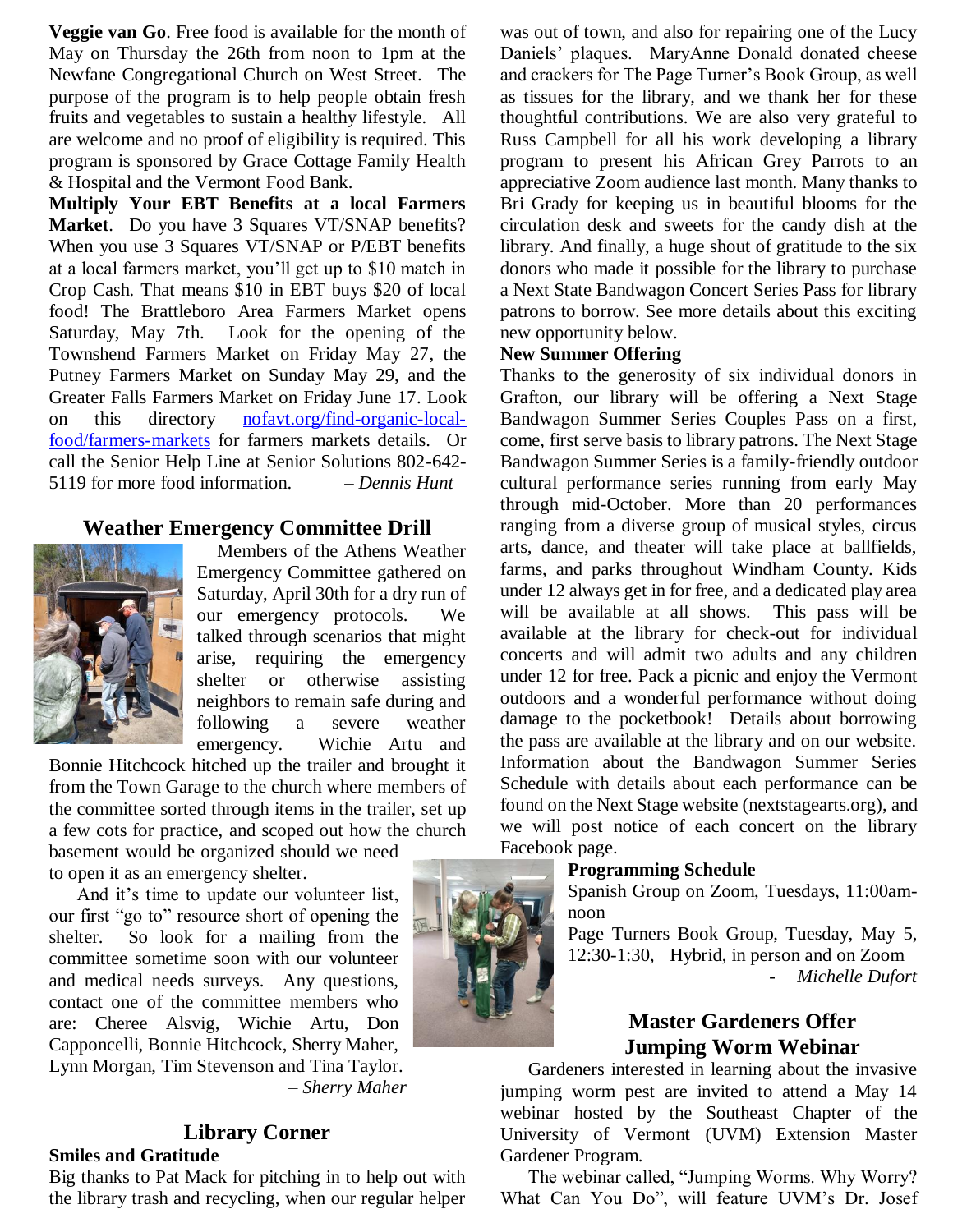Gorres as its presenter. It will be held remotely via Zoom on Saturday, May 14, 2022 from 9 a.m. to 10 a.m. Registration is free; donations will be accepted to support garden education programming offered by the Southeast Chapter of University of Vermont (UVM) Extension Master Gardeners.

Closed captioning will be available. To register, please visit https://jumpingworm.eventbrite.com

Jumping worms are invasive earthworms hailing from far eastern Asia. Their major mode of spread is with horticultural goods but other mechanisms are also suspected vectors. These earthworms can damage deciduous forest ecosystems and, recently, have also been linked to plant damage in gardens and horticulture. This talk will introduce the biology of these earthworms, the history of the invasion and suggest possible ways to manage them.

This event is in collaboration with the Rockingham Free Public Library For more information please visit: [www.uvm.edu/extension/mastergardener.](http://www.uvm.edu/extension/mastergardener)

*- Sarah Edelman*

#### **Nature Museum Update**

As summer approaches the museum is offering a number of programs of interest.

Saturday, May 7<sup>th</sup>. "Beaver Pond Exploration with Vermont Fish and Wildlife."

**Saturday, May 14th .** "Spring Tree Identification." **Saturday, June 11th.** "Wild Medicinal Walk."

For more information on any of these programs and other news about the Nature Museum call 802-843-2111 or [info@nature-museum.org](mailto:info@nature-museum.org) *-Dennis Hunt*

#### **St. Luke's Organist & Plant Sale**

Effective immediately, St. Luke's Episcopal Church, the gray church at 313 Main Street in Chester, VT, seeks an organist. The position is salaried and part time at approximately 6-8 hours per week. (However, the church is also interested in securing the names of a few musicians willing to substitute on an occasional Sunday 10 AM service.)

The annual Chester Plant Sale is scheduled for Memorial Day weekend, 9:00-3:00 Friday & Saturday, and 12-3 on Sunday

For more information contact Lillian Willis: lbwillisct@comcast.net or 802-875-1340.

- *Lillian Willis*

#### **Entries From Two Weather Journals**

April and May can be months of frustrations waiting for nice, warm weather to arrive. In mid-winter, April is a mental oasis with beautiful, sunny skies as temperatures rise, along with light wind. That's what you think!!!

**April 29th , 2009:** "Very windy yesterday afternoon with hot temperatures. Big cold front came in—feels like winter." Temps 86.4 to 39.4.

**April 28th, 2012:** "Sunny, windy and cold. Where did the warm weather go? Windy all day." Temps 44.4 to 29.3.

**April 28th, 2022:** "Windy Hill is living up to its name.

Extreme wind and downright cold. Where is spring?" Temps: 51 to 34.

*-Dennis Hunt*

As we all wait impatiently for warm spring weather, I looked up my weather records for my yard for the last 17 years. There were only 5 of those years that did not have a frost in May. The last frost ranged from May 6, 2011 to May 27, 2013. So I guess we can expect the freezing is not

over for us this month. As for rainfall amounts in May, there was quite a range, from 9.4 inches in 2017 to 1.2 inches in 2018. However, the overall average came to 4.5" which seems about normal for our region, although it has been quite a feast-or-famine kind of thing!

- *Treah Pichette*

#### **Thoughts To Ponder**

Winter is past and thoughts of spring and summer keep our minds active and excited. Not everyone is willing to give up memories of winter.

"Spring is the time of year, where it is summer in the sun and winter in the shade." *-Charles Dickens*

"Spring is when you feel like whistling, even with a shoe full of slush." *-Doug Larson*

"In the spring I have counted 136 different kinds of weather inside of 24 hours." *-Mark Twain -all quotes selected by Dennis Hunt*

## **COMMUNITY INFORMATION**

**Select Board Meetings**: 3rd Thursday 7:00 PM

**Budget Committee**: 2nd & 4th Tuesday 7:00 PM

**Meeting House Committee**: 2nd Monday 10:00 AM

**School Board:** 2nd Thursday 6:30 Grafton School

Do you have a news item for The Athenian or a favorite family story to share? Or would you like to be on our email list and get the newsletter in your inbox?

**CONTACT US** at [theathenianvt@gmail.com.](mailto:theathenianvt@gmail.com)



**TRASH PICK-UP: MAY 2, 16 &30**

**RECYCLE PICK-UP: MAY 9 & 23**